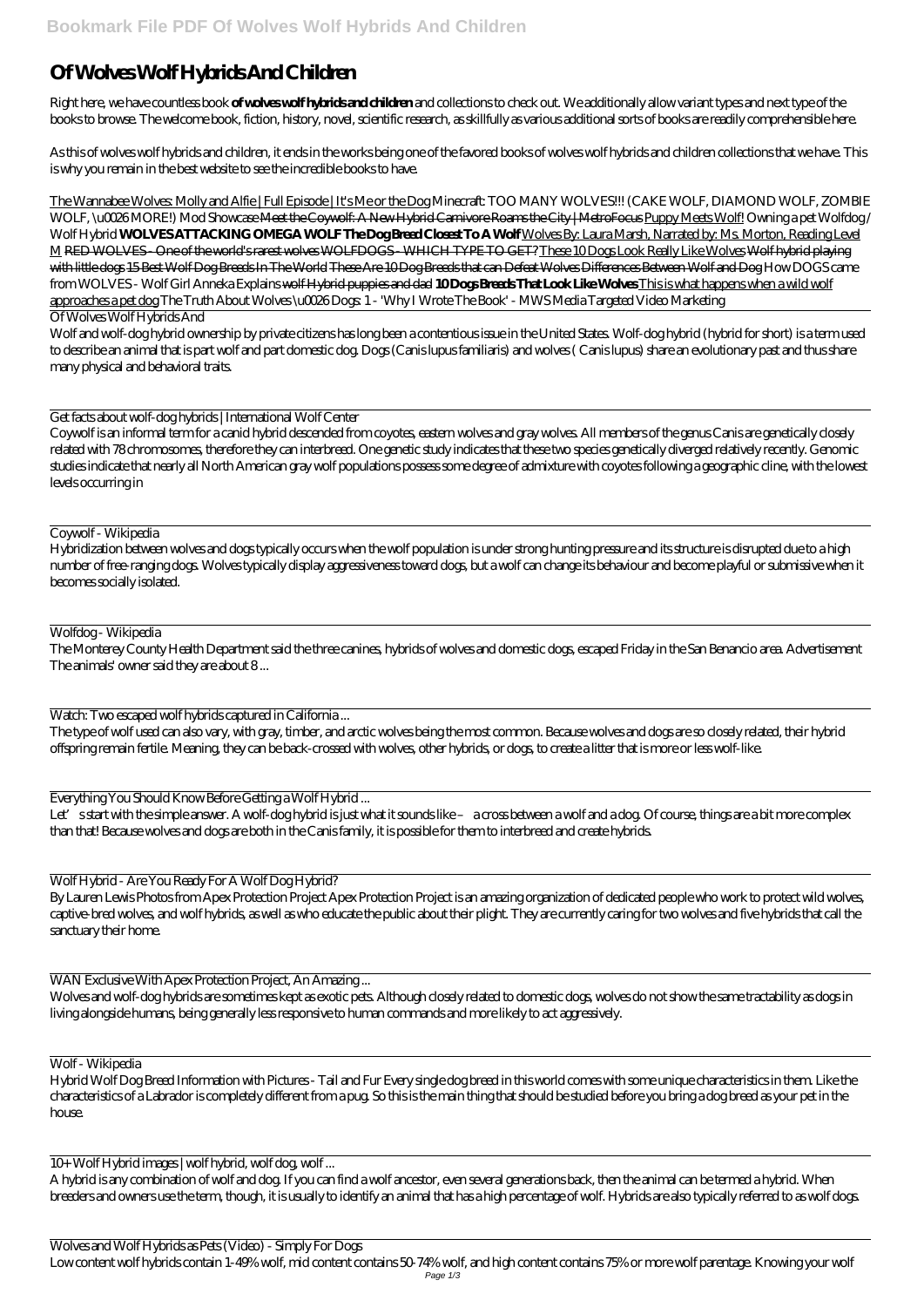hybrid's content level will be key in determining whether or not that dog will have the right temperament to fit your specific household needs and lifestyle.

What It's Like to Own a Wolf Hybrid Dog (Characteristics) Wolves are a protected species but hybrids are not — their legal status is unregulated and remains uncertain thus far. So getting a better idea of where wolf-dog hybrids fit in the picture was...

Most grey wolves today are actually wolf-dog hybrids, due ... Jun 29, 2020 - Explore Kat Evans's board "Wolves and hybrids" on Pinterest. See more ideas about Wolf, Animals, Beautiful wolves.

80+ Best Wolves and hybrids images in 2020 | wolf, animals ...

The Saarloos Wolfdog is a unique Wolfdog hybrid. The Saarloos Wolfdog is another wolf doppelganger, and breeders and wolf experts think that the facial expressions of the Saarloos Wolfdog are almost identical to that of a wild wolf. A Dutch breeder created him in the 1930s, and he is also a mix of wild European wolves and German Shepherds.

Wolf Like Dog Breeds: 18 Different Breeds That Look Like ... The hybrids created between wolves and dogs are usually fertile, which threatens wolf populations in two ways.

Since Wolf Haven was founded in South Puget Sound in 1982, they've provided sanctuary for over 180 captive-born wolves and select wolf dogs. Many of the enclosures are private, but a few are ...

'Swarms' of wolf-dog hybrids sweeping Europe, study ... Nov 2, 2016 - Photos of wolves & wolf hybrids. See more ideas about Wolf, Animals beautiful, Animals wild.

Wolves & Wolf Hybrids | Articles and images about wolf ...

i am planning on buying my own home soon with lots of property by the woods if i can find some nice land like that. I want another dog I think wolves and wolf hybrids are Beautiful animals I don't seem to find a lo of pure bred wolf breeders though and a hybrid does seem more practical i am a dog trainer so i am confident about my abilities to work with this type of animal i was just wondering ...

wolves and wolf hybrids? | Yahoo Answers

Dogs are dogs and wolves are wolves. Except when they aren't! Most scientists now agree that the dog is a subspecies of wolf Canis lupus familiaris. And while most wolves look and act differently from most dogs, it can be very hard to make accurate identifications, especially since wolves and dogs can and do interbreed and

The Humane Society of the United States considers any dog that is part wolf to be a hybrid. Hybrids usually range from 50 to 95% wolf. Wolves are usually crossed with working breeds that look similar to wolves, such as malamutes and huskies. Certain physical traits set hybrids apart from purebred dogs.

Wolf Hybrids: Are they suitable as pets? | Dog Expert

Traces the author's four-year relationship with a wolf-dog hybrid named Inyo, recounting their shared journeys in the snow, her battles with fearful neighbors, and the wolfdog's ultimate inability to be domesticated.

Dogs are dogs and wolves are wolves. Except when they aren't! Most scientists now agree that the dog is a subspecies of wolf Canis lupus familiaris. And while most wolves look and act differently from most dogs, it can be very hard to make accurate identifications, especially since wolves and dogs can and do interbreed and certain breeds of dogs look and act a lot like wolves. Having spent years employed at Wolf Park, in Indiana, authors Jessica Addams and Andrew Miller have encountered hundreds of so-called wolves that turned out to be dogs, hybrids that exhibit the characteristics of both wolves and dogs, and even pure wolves that act like dogs. Between Dog and Wolf takes a fascinating look at how wolves and dogs are related, why they can be so hard to tell apart and what rescue organizations need to know when they encounter a canine of unknown origins. You will learn: How and why there are so many misconceptions about wolf behavior. What evolutionary forces turned good social hunters (wolves) into animals whose key adaptation was to become good with people (dogs). Which physical and behavioral characteristics displayed by an animal tend to indicate it's a dog vs. a wolf usually! The state of DNA testing and what it can and can't tell you about the genetic make-up of dogs and wolves. Praise for Between Dog and Wolf Well written, thoroughly researched and grounded in science, this book is a Page 2/3

A book that will help wildlife biologists, conservation officers, forensic staff, and others evaluate animals to determine whether or not they are native Great Lakes Area wolves. Includes 15 full color plates The increase in wild wolf populations has been paralleled by an increase in captive animals that are wolf-dog mixes or are privately kept full wolves. Wildlife biologists are often consulted to identify these animals when the animals are collected after death or occasionally may be asked to verify whether a specific free-ranging animal may perhaps be a wolf or wolf mix. Unfortunately, at this time, there are few decisive DNA tests that are successful at verifying whether a specific animal is a full native wolf. Many clues can be used to discern whether an animal is a wolf or a wolf-dog mix, or if the animal appears to be a full wolf, whether the animal has been captive. Determination of the identity of a specific animal requires careful examination of the animal. If the animal is alive, behavioral clues also need to be considered.

certain breeds of dogs look and act a lot like wolves. Having spent years employed at Wolf Park, in Indiana, authors Jessica Addams and Andrew Miller have encountered hundreds of so-called wolves that turned out to be dogs, hybrids that exhibit the characteristics of both wolves and dogs, and even pure wolves that act like dogs. Between Dog and Wolf takes a fascinating look at how wolves and dogs are related, why they can be so hard to tell apart and what rescue organizations need to know when they encounter a canine of unknown origins. You will learn: How and why there are so many misconceptions about wolf behavior. What evolutionary forces turned "good social